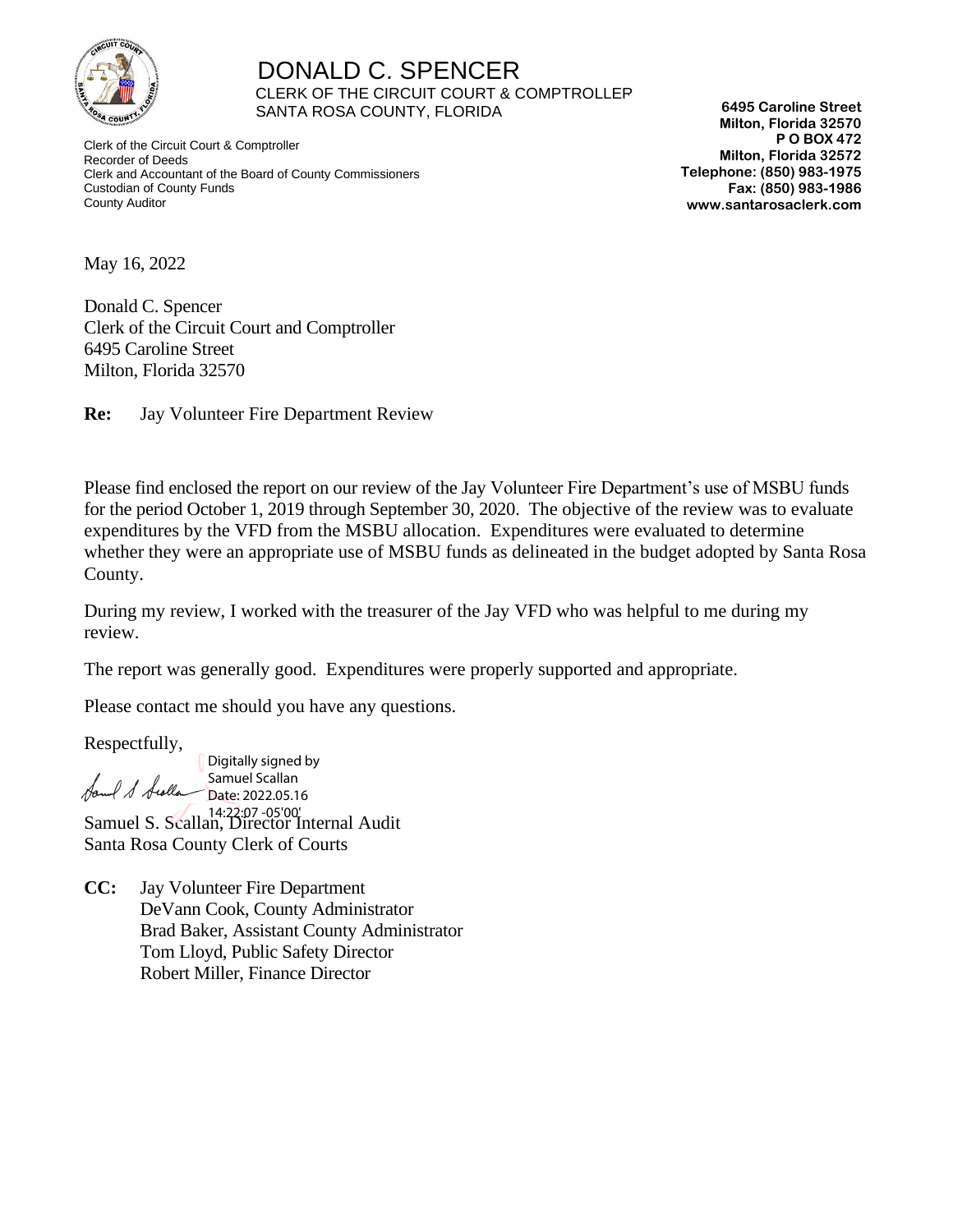# Santa Rosa COUNTY CLERK OF THE circuit COURT AND **COMPTROLLER**

## Internal audit DEPARTMENT

# REPORT ON REVIEW OF jay volunteer fire department use of msbu funds

Fiscal year 2019-20

#### REPORT NUMBER BCC 21-03

REPORT ISSUED May 16, 2022

ISSUED BY: SAMUEL SCALLAN, Director Internal audit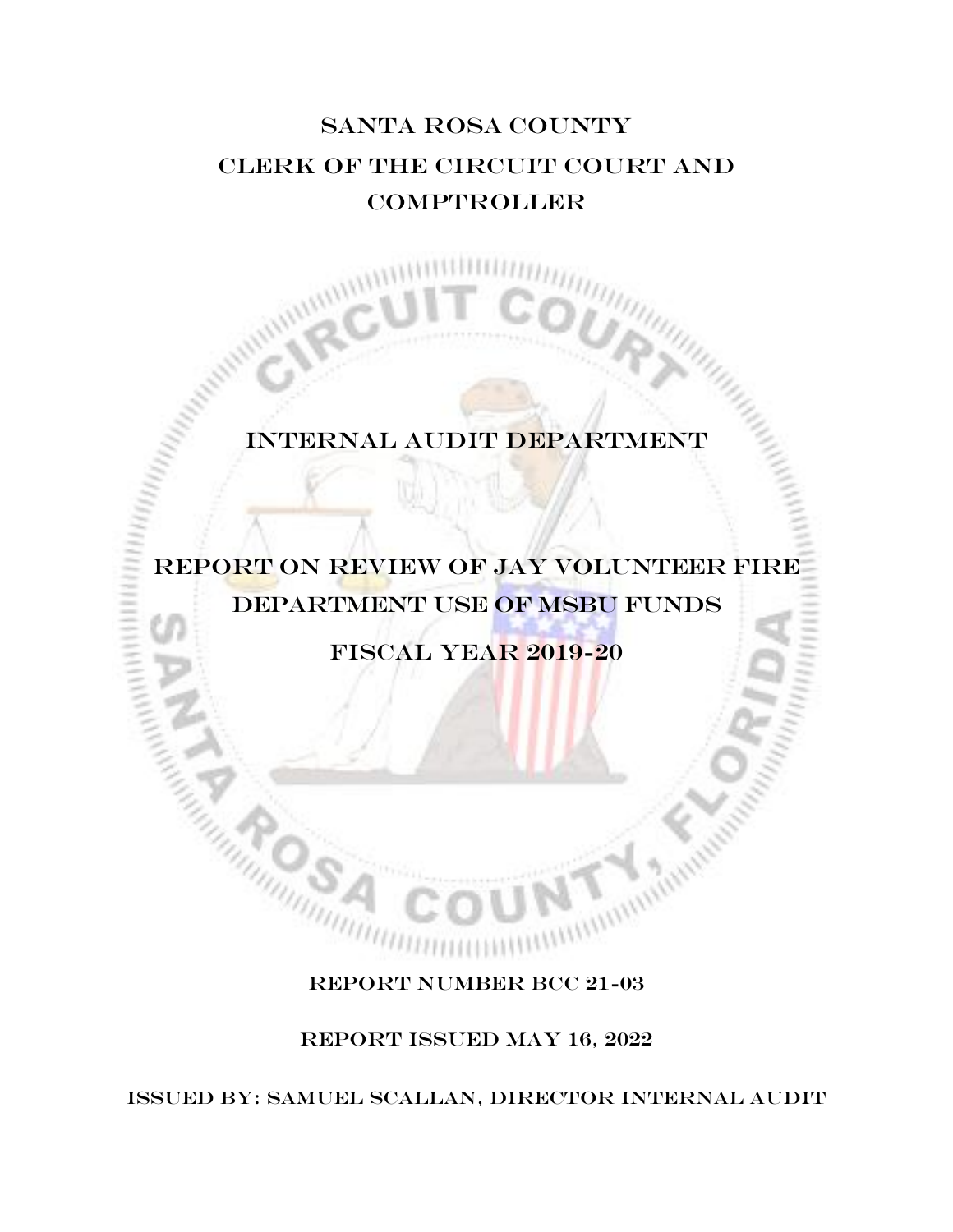### **Report on Review of Jay Volunteer Fire Department Use of MSBU Funds Fiscal Year 2019-20**

We have conducted a limited scope review of the Jay Volunteer Fire Department. Our work flows from language contained in Ordinance 90-23 providing for an audit of expenditures of MSBU funds to confirm proper expenditure of those funds. Our review was conducted in accordance with Standards for the Professional Practice of Internal Auditing promulgated by the Institute of Internal Auditors.

#### **Background**

The Jay Volunteer Fire Department is a Florida not-for-profit corporation incorporated under the rules of Florida. Its corporate status is current.

Jay Volunteer Fire Department (VFD) was included in the Santa Rosa County Fire Protection Municipal Service Benefit Unit (MSBU) on May 24, 1990 in accordance with County Ordinance 90- 23. Each year, the VFD submits a budget request to the County. The final adopted budget for Jay is advanced to them in twelve monthly payments. Funds budgeted to Jay for the 2019-20 fiscal year were \$183,489.00.

#### **Objectives and Scope**

The objective of our audit was to evaluate expenditures by the VFD from the MSBU allocation. Expenditures were evaluated to determine whether they were an appropriate use of MSBU funds as delineated in the budget adopted by Santa Rosa County. The period covers debits and checks issued and dated between October 1, 2019 and September 30, 2020.

This was a limited scope audit, the purpose of which was to determining whether the VFD expended MSBU funds in accordance with the budget adopted by Santa Rosa County and to ensure that expenditures were an appropriate use of MSBU funds. Our work is not an audit of financial statements of the VFD the purpose of which is to issue an opinion on those financial statements and accordingly we have not issued such an opinion.